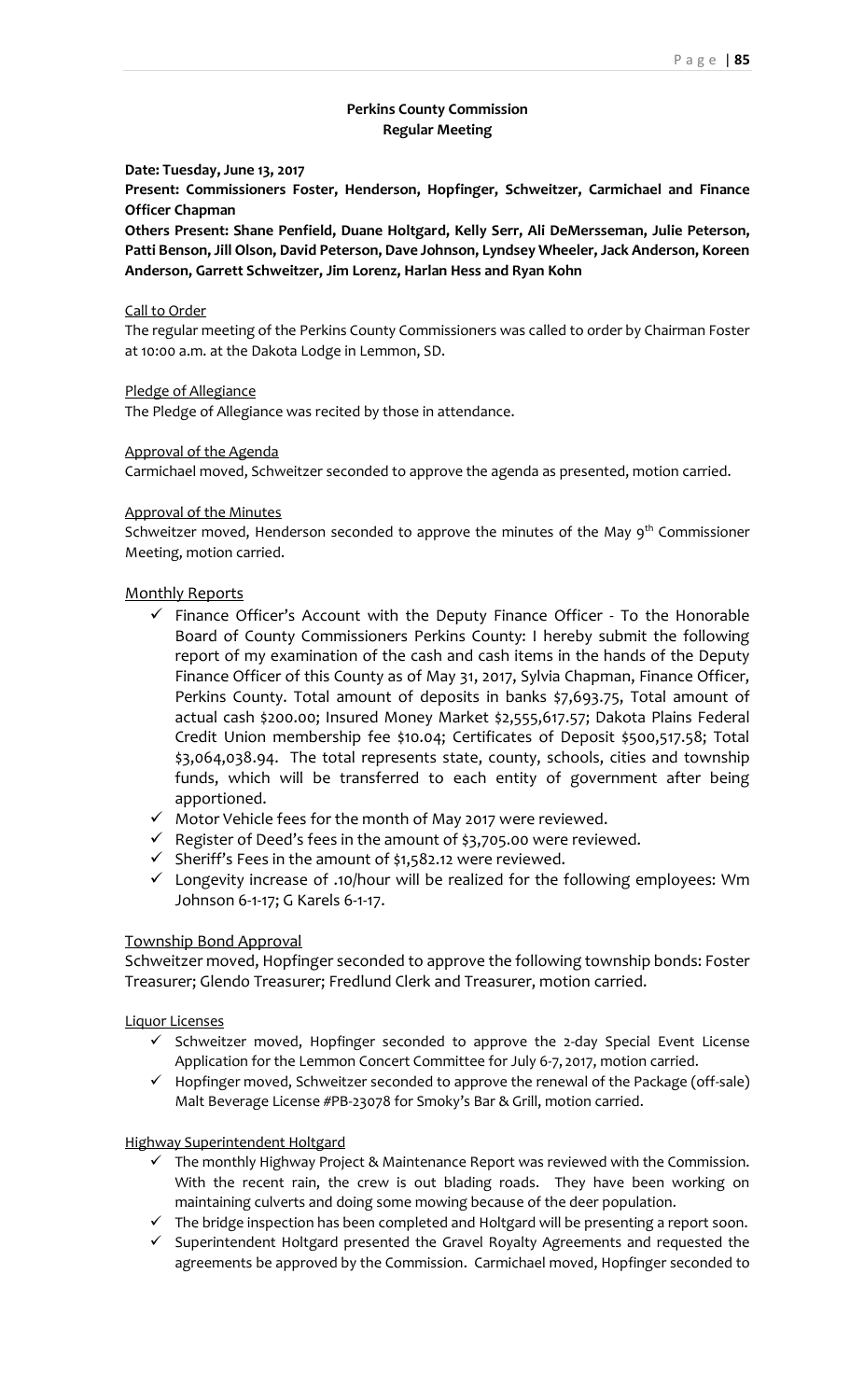approve gravel royalty agreements for .80/ton for Lester Longwood and Vaughn Meyer and authorize Chairman Foster as signatory on the agreement, motion carried.

- $\checkmark$  The fuel pump at the shop has been having issues. Holtgard has been in contact with Grimes Pump to see what is available. He will return to the board with more information.
- ✓ Holtgard would like to order two additional pickups off the State. He would like to purchase two pickups off state bid. Hopfinger moved, Henderson seconded to allow Holtgard to purchase a 2017 Dodge Ram 2500 Class CL Truck ¾ ton 4X4 Regular Cab Long Box pickup contract #16998 at the state bid price of \$26,429 and a 2017 Dodge Ram 2500 Class CL Truck ¾ ton 4X4 Crew Cab Short Box pickup at the state bid price of \$28,831, motion carried.

## Ali DeMersseman

Ali DeMersseman was present on behalf of Black Hills Council of Local Governments. She shared current projects being worked on by the Council. There is a new pilot program (BBB, Bulldoze, Build and Beautify) to encourage cleanup and rebuilding. Hazardous Mitigation will also have a new round of funding.

#### **Resignation**

Ida Sander has submitted her resignation from the Perkins County 4-H Promotion and Expansion Board. Henderson moved, Hopfinger seconded to accept the resignation of Ida Sander from the Perkins County 4-H Promotion and Expansion Board, motion carried.

#### WIC Contract

Schweitzer moved, Hopfinger seconded to approve the 2017-2018 WIC Contract and to authorize Rusty Foster as signatory on the agreement, motion carried.

#### Community Health Nurse

Patty Benson, Perkins County Community Health Nurse and Jill Olson, administrative assistant, were present to give the Commission an activities report. They will have a more extensive report after the end of June.

## Tax Abatement & Refund

An application for abatement of the 2016 pay 2017 taxes and the refund of the 2013 pay 2014, 2014 pay 2015 and 2015 pay 2016 taxes on NE less 64.2 Acres S10-T17-R14 and WSE, SESE less 47.810 ac S4-T17-R14 was received from Dale & Arla Kopren and Reid & Tarina Kopren. There has been an error in the assessed value as acres in these two parcels were split off and sold in 1997 but did not come off the acre count towards the assessed value. By law, four years of tax abatement/refund may be requested. The total amount of the request is \$143.85. Henderson moved, Hopfinger seconded to approve the abatement/refund from Dale & Arla Kopren and Reid and Tarina Kopren on NE less 64.2 Acres S10-T17-R14 and WSE, SESE less 47.810 ac S4-T17-R14 in the amount of \$143.85, motion carried.

## Resolution 2017-04 Drought Disaster Resolution

Discussion was held on passing a drought resolution. Carmichael moved, Henderson seconded to introduce and approve Resolution 2017-04 Drought Resolution, roll call vote: Henderson aye, Hopfinger aye, Schweitzer aye, Carmichael aye, Foster aye, motion carried.

# **RESOLUTION 2017-04 Drought Disaster Resolution**

**WHEREAS,** Perkins County is suffering from severe drought conditions due to significantly low moisture, late frost conditions, extreme heat, strong winds, and wildland fire conditions that have increased to an extreme condition, and

**WHEREAS,** The Board of Perkins County Commissioners resolve that said conditions constitute a disaster of such severity and magnitude that effective response is beyond the capabilities of the County, or even the State of South Dakota, and that Federal assistance is necessary, and there are few emergency plans available to alleviate the damage and economic stress resulting from these drought conditions; and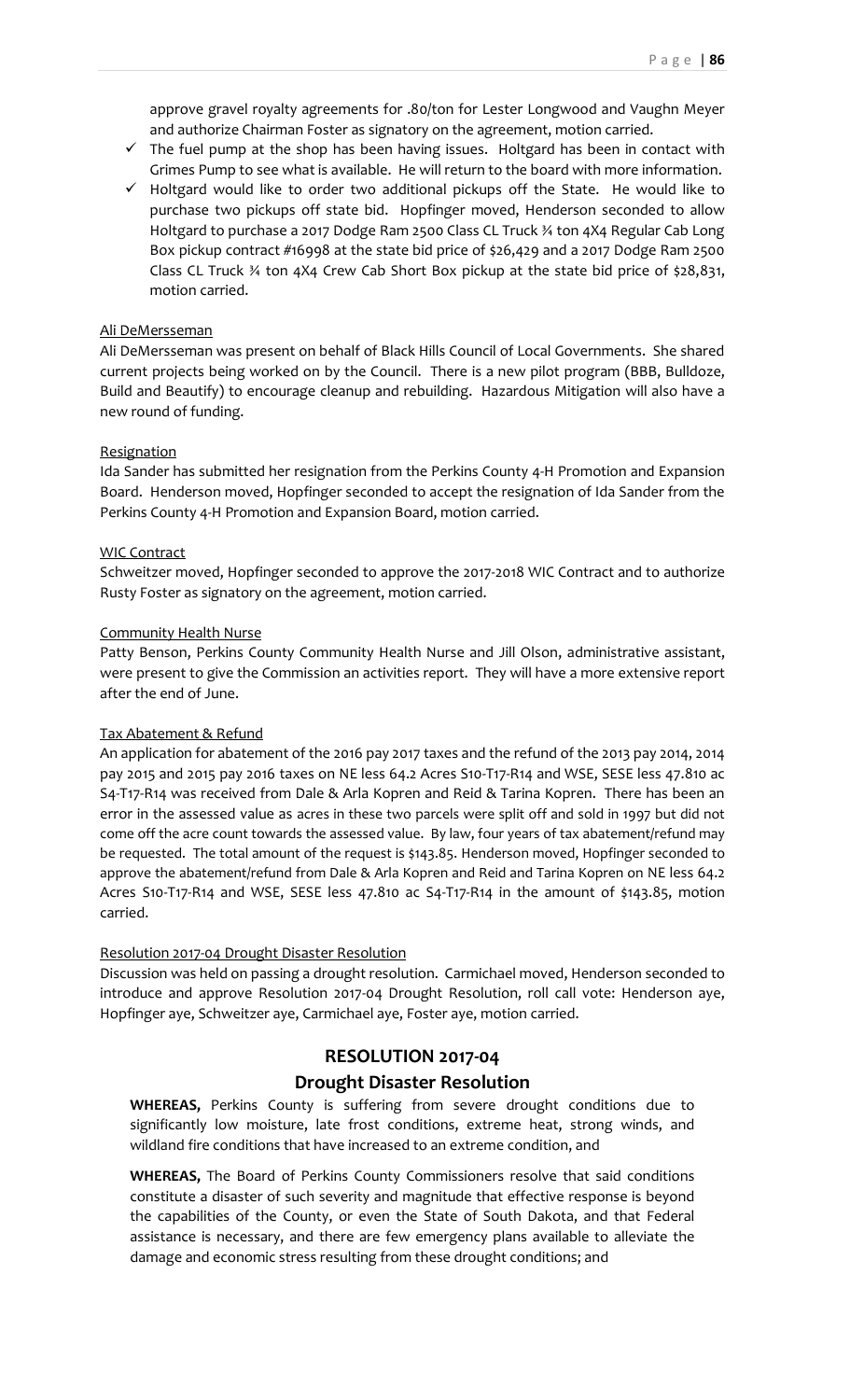**WHEREAS,** Perkins County does not have the financial resources to respond to this disaster, and

**WHEREAS,** The Board of Perkins County Commissioners is aware of the sparse pastures and lack of forage crops for the feeding of livestock and wildlife, and because of this situation, conditions have arisen that may necessitate the reduction or dispersal of livestock herds and depletion of wildlife, and

**WHEREAS,** stock dams, creeks and other water sources are drying up and are unable to provide the necessary water for livestock, wildlife and fight fighting resources, and

**WHEREAS,** The Board of County Commissioners of Perkins County is aware that fall and spring planted agricultural crops are incurring drought damage,

**WHEREAS,** numerous other acres of South Dakota and surrounding states are also experiencing drought conditions which has threatened the availability of alternate sources of hay and forage,

**WHEREAS,** the farming, livestock, and wildlife industry is important to Perkins County, the State of South Dakota, and the nation's economy and should be preserved,

**NOW, THEREFORE, BE IT RESOLVED,** that Perkins County requests the SD Drought Task Force to consider these issues and declare a drought emergency that could make funding and resources available for farming and livestock programs as well as provide emergency resources for wildland fire protection that accompany this drought situation, and

**BE IT FURTHER RESOLVED,** that Perkins County Board of Commissioners declares an emergency and a disaster and requests that the Governor of the State of South Dakota also declare an emergency and disaster for Perkins County, and

**BE IT FURTHER RESOLVED,** that the Board of Commissioner of Perkins County respectfully petition the Governor of the State of South Dakota and the President of the United States to provide with all dispatch any remedies and state and/or federal assistance available for this type of emergency.

Sheriff Kelly Serr

- $\checkmark$  Sheriff Kelly Serr presented the Commission with a proposed Memorandum of Understanding between Meade County and Perkins County, that would be executed by their respective Sheriffs. The MOU recognizes the cooperation between the counties on emergency dispatch services, and provides for an additional compensation to Meade County in the amount of \$2,400.00 per year. Schweitzer moved, Hopfinger seconded to recognize the MOU with Meade County and make payments from the 911 fund, motion carried.
- ✓ Sheriff Serr will be losing an officer soon and he would like to have permission to hire a part-time officer. Henderson moved, Carmichael seconded to authorize Sheriff Serr to hire Kirby Chapman as a part-time officer at the base wage of \$17.83 per hour, motion carried.
- $\checkmark$  Civil Disobedience EM Director Kelly Serr discussed with the Commission that an additional annex will be added to the Perkins County Local Emergency Planning Guide. It is regarding civil disobedience. This new annex will require future planning and discussion

#### Budget

- $\checkmark$  Julie Peterson was present on behalf of Live, Inc to request \$4,000. The 2017 allocation was \$1,500.
- ✓ David Peterson was present on behalf of Arrow Public Transit to request a subsidy of \$8,000 for 2018. The state and federal funding has diminished somewhat therefore they are requesting additional dollars. The 2017 allocation was \$6,000. They are working with Veteran's Services to combine transportation services.
- ✓ Harlan Hess and Ryan Kohn were present representing Lemmon Fire Department to request \$27,500 for 2018. The 2017 allocation was \$22,000. The Lemmon Fire Department has many extra services besides fire suppression including grain bin rescue and having ten certified dive rescue divers.
- $\checkmark$  Koreen Anderson was present on behalf of the Lemmon Fair Grounds Association. They requested an allocation of \$2,000. The grandstand has been paid off, but the committee